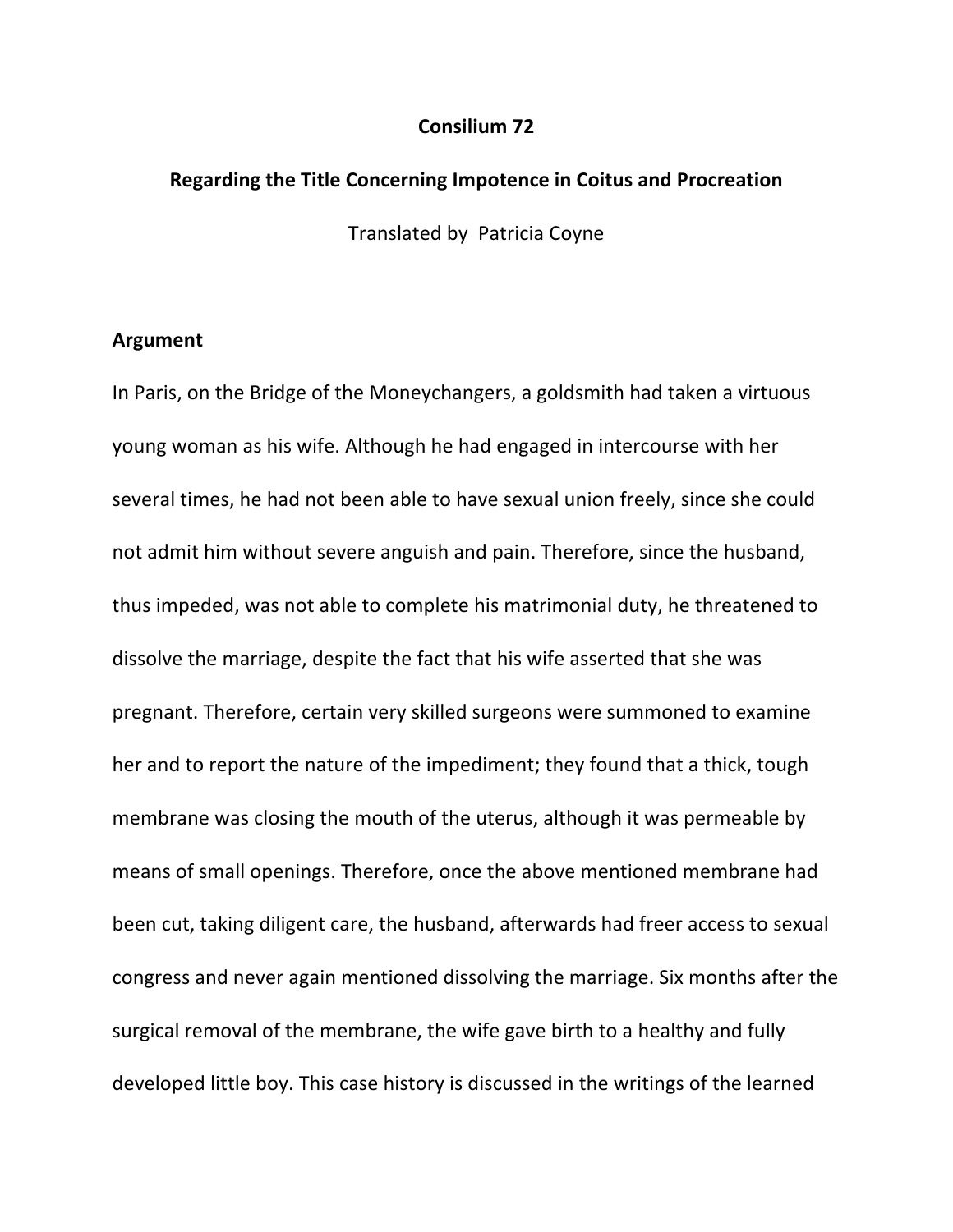surgeon Guillelmus Fabritus, *Observat. Chiurg*. *Cent. 3. Observat. 60. exampl. 2.,* which I also mentioned *in supplem. ad libr. 3. titul. 1. quaest. 1*, and on this occasion I will publicly set out some questions which can be put forward as worthy of discussion and I will try my best to resolve these questions.

## **Summary** [2, 6, 8 are missing]

1. The dissolution of a marriage cannot be proposed unless it is agreed that the impediment to the consummation of the marriage is not removable. See the following number and number 7.

3. Once the impediment is known, even if the husband continues to have sexual intercourse on a number of occasions, although the impediment has not been removed, he can seek dissolution of the marriage.

4. Both spouses are presumed to be inherently healthy, unless it may be proven otherwise, and so also are presumed fit for coitus.

5. When an impediment exists such that the husband cannot penetrate the uterus, the marriage is not considered to be consummated even though semen has been ejaculated. See also the following number.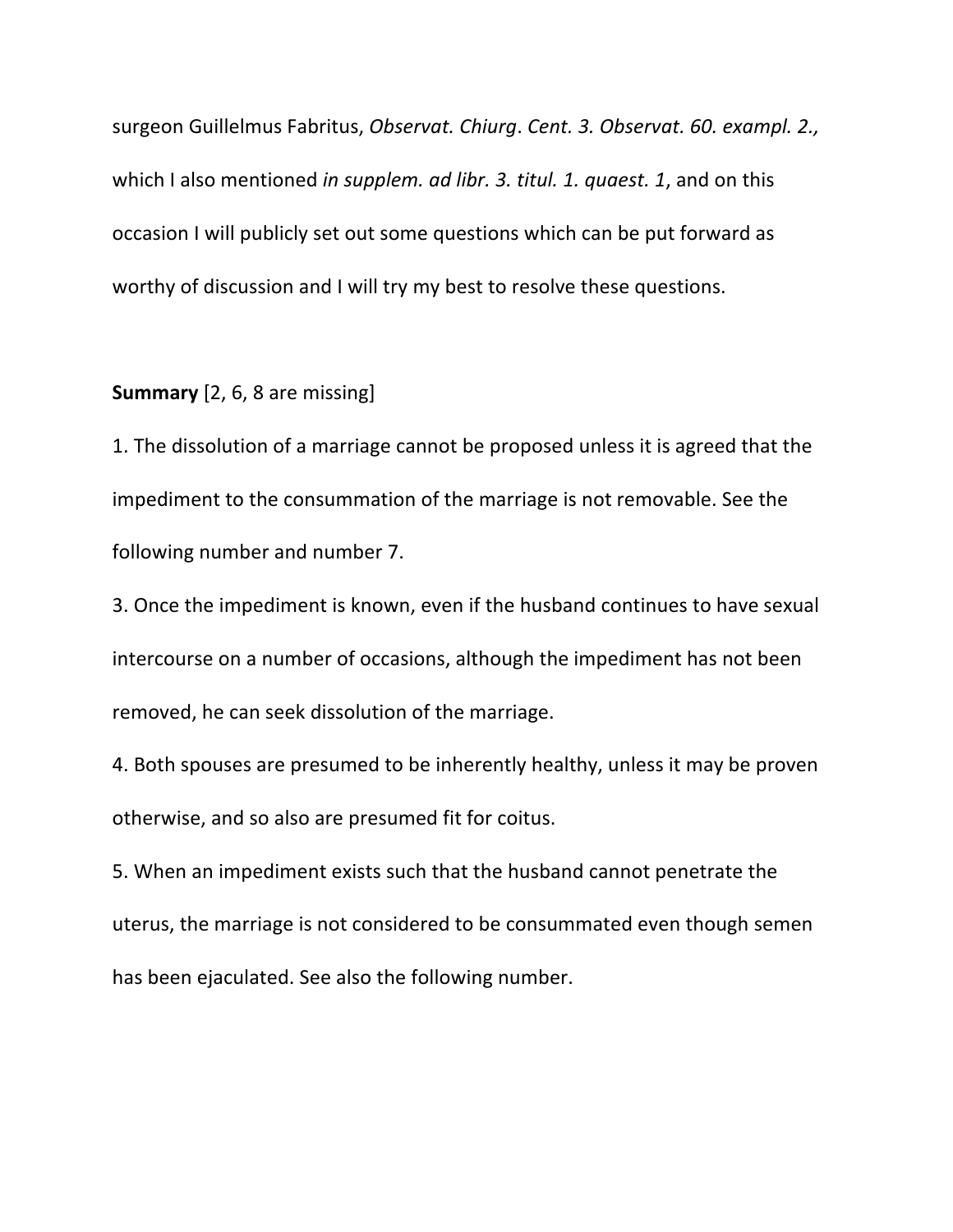7. In respect to the validity of a marriage, in order for the marriage to be able to be declared consummated, the potential to penetrate the female uterus is required.

9. Whenever spouses are able to attain the purpose of marriage. the marriage is said to be valid and consummated.

10. The procreation of children is the purpose of marriage..

11. To what extent the penetration of the female vessel is necessary for the marriage to be declared consummated.

12. A marriage is not said to be consummated only by the penetration of the uterus, but also by the outpouring of semen within the uterus.

13. The validity of a marriage cannot depend on an isolated occurence.

15. Conception sometimes follows without insertion and without penetration of the uterus, but from only an effusion of semen near the mouth of the uterus. Contrary view, see the following numbers.

16. Whether the husband can seek the dissolution of a marriage when an impediment is not removed and yet conception follows from insemination.

17. Whether, when an impediment is not removed and conception follows and the wife is delivered by Caesarean section and survives, the husband can seek the dissolution the marriage.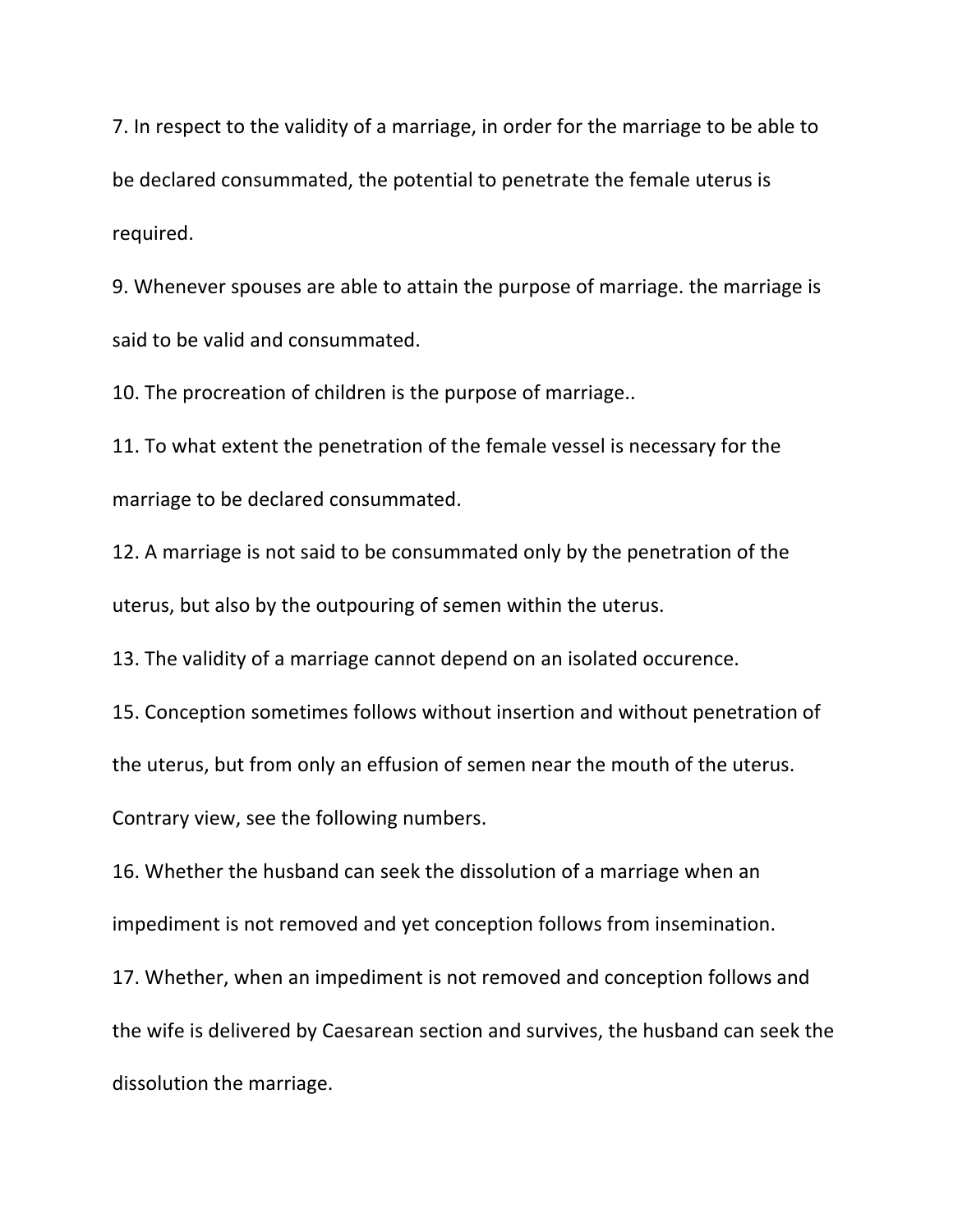Several questions may arise from the case reported above and questions of no little importance; of these questions I will put forward only those with solutions in keeping with my profession as a doctor; if other questions arise from this matter pertaining to Canon Law, I will not touch on them. Therefore, the following questions may be asked:

First, whether the aforementioned goldsmith, noticing during sexual congress with his wife that there was an impediment present in her uterus preventing him from penetration of her womb and withdrawing from further congress before he had emitted semen, would rightly be able to insist on a judgement concerning the invalidity of the marriage.

Second, whether in not abstaining from further coitus after recognition of an impediment and in emitting semen which had not been received in the female uterus, his insistence in regard to the dissolution of the marriage would have been just.

Third, whether if conception followed this kind of sexual congress, as it did in our case, the husband could nevertheless insist on the same judgement. Fourth and finally, as a corollary, it might be asked if conception followed and yet the impediment was not removed, and if the woman, who was ready to give birth and yet unable to give birth, underwent a Caesarean section and was safe after the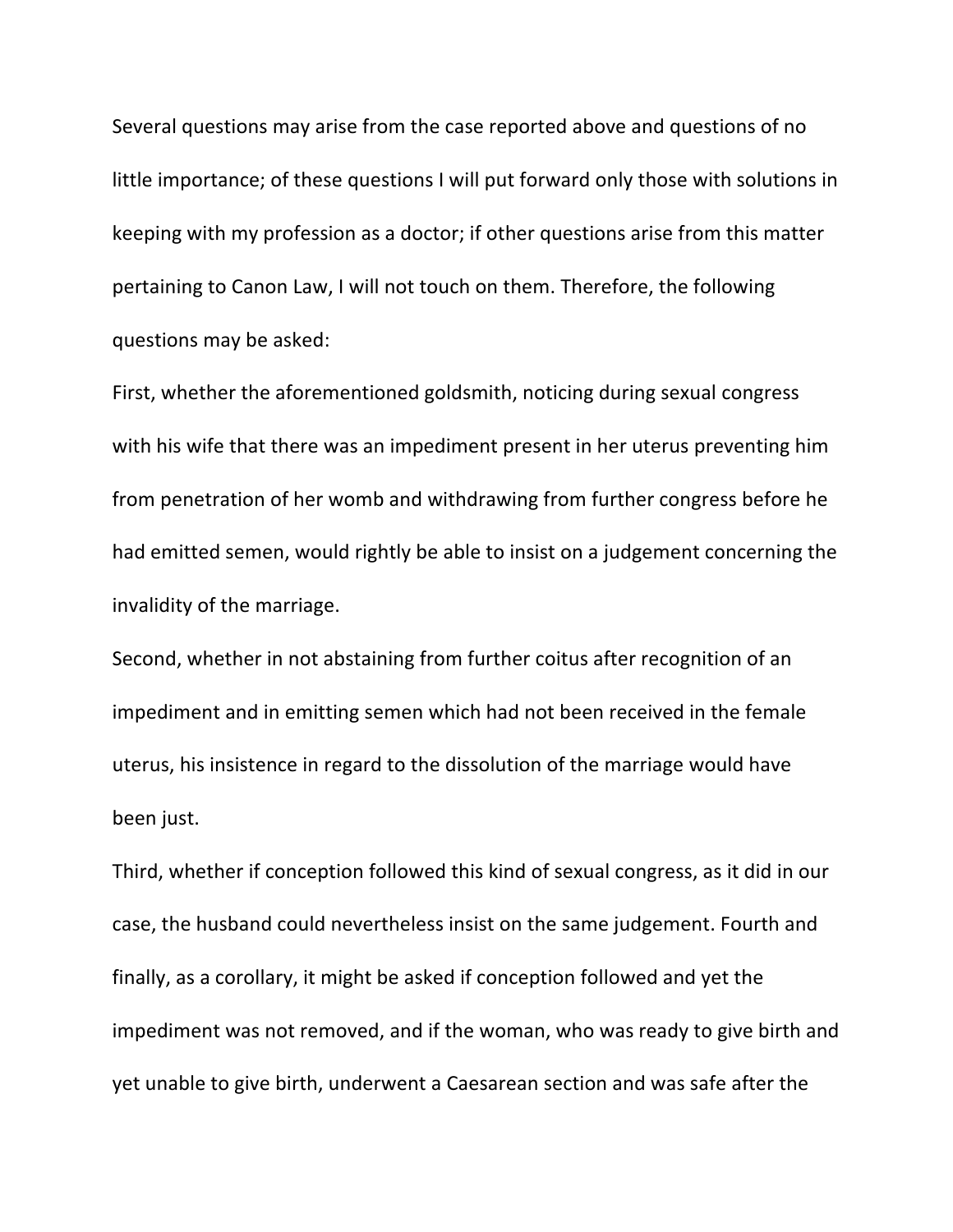foetus had been removed, the husband could insist on the invalidity of the marriage.

1 and 2. Therefore, as to the first question, the matter is clear: for to dissolve a marriage it is not enough to allege an impediment preventing consummation, but it is necessary to prove that such an impediment exists which is not removable by any means: for no impediment, however great, can give cause for the dissolution of a marriage when it can be removed or is not permanent but temporary, as is recognized by experts in Canon law: Sanchez *de matrim*. *lib.7. disp. 92. num 3., Rota in Pampilonens. Matrim*. *1622, Coccinus presiding*. [Roman Rota tribunal, highest court of the Catholic Church]

3. Concerning this argument, however, it should be noted that an impediment of this kind can either be easily removable or removable with great difficulty, or be removable without any danger, or, on the contrary, only with great and evident difficulty: for in the first case a conclusion concerning the indissolubility of the marriage has a place, in the second not at all, as I cited elsewhere from Joan. Andrea *de spons. & matrim*. *n. 16, Rota in Pampilonens. Matrim*. *13. May. 1622. num.1, Coccinus presiding*, as cited above.

4.- 6. As to the second question, it seems at first glance not to be just and fair, as the husband insists on the dissolution of the marriage even though, after he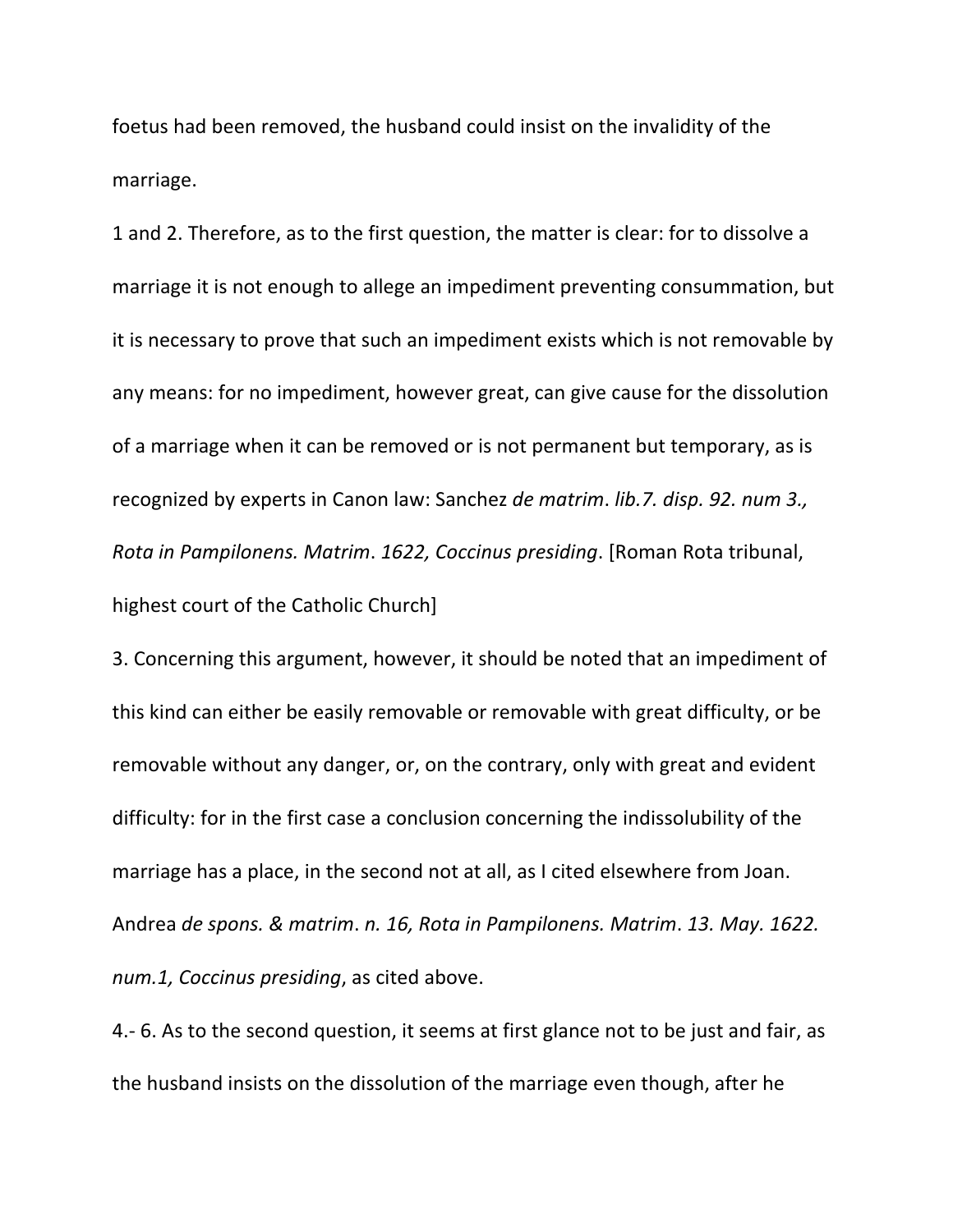recognized the impediment, he did not withdraw from coitus but continued to copulate not once or twice but many times and with effusion of semen too; but although he recognized the impediment, he was convinced in good faith that he could overcome it by continuing to copulate: nor was this a vain belief since both parties are presumed to be healthy by nature, unless it is proved otherwise. Rota *apud Farinac. decis. 715. num. 2. part. 1. tom. 2*. Thus the fitness of each party for coitus is presumed: Alciat. *de Presumt. reg. 1, Praesumpt. 41. numero primo*, Rota *in Bononiens. fidei comm. de Buccaserreis 14 May, 1655*, R.P.D. Zurate presiding. This presumption of fitness is even greater for women than for men because women become incapable of coitus very rarely and for fewer reasons than men: for in women this happens only on account of some membrane which is unusual, or because the hymen itself is too tough and closes off the female parts, as is agreed by all (although I have noted other impediments in their own place.) Therefore, it happens that, although this impediment cannot be removed in either the first, second, or subsequent attempts at sexual congress because of the toughness of the above mentioned membrane or the hymen, yet sometimes it is completely removed by continued coitus, and thus, therefore, the fact that a man is not able to have intercourse with his wife in a single exchange is not sufficient to render a marriage invalid. Rota *in Pisaurens. Jocalium 22. June, 1643, Arguelles*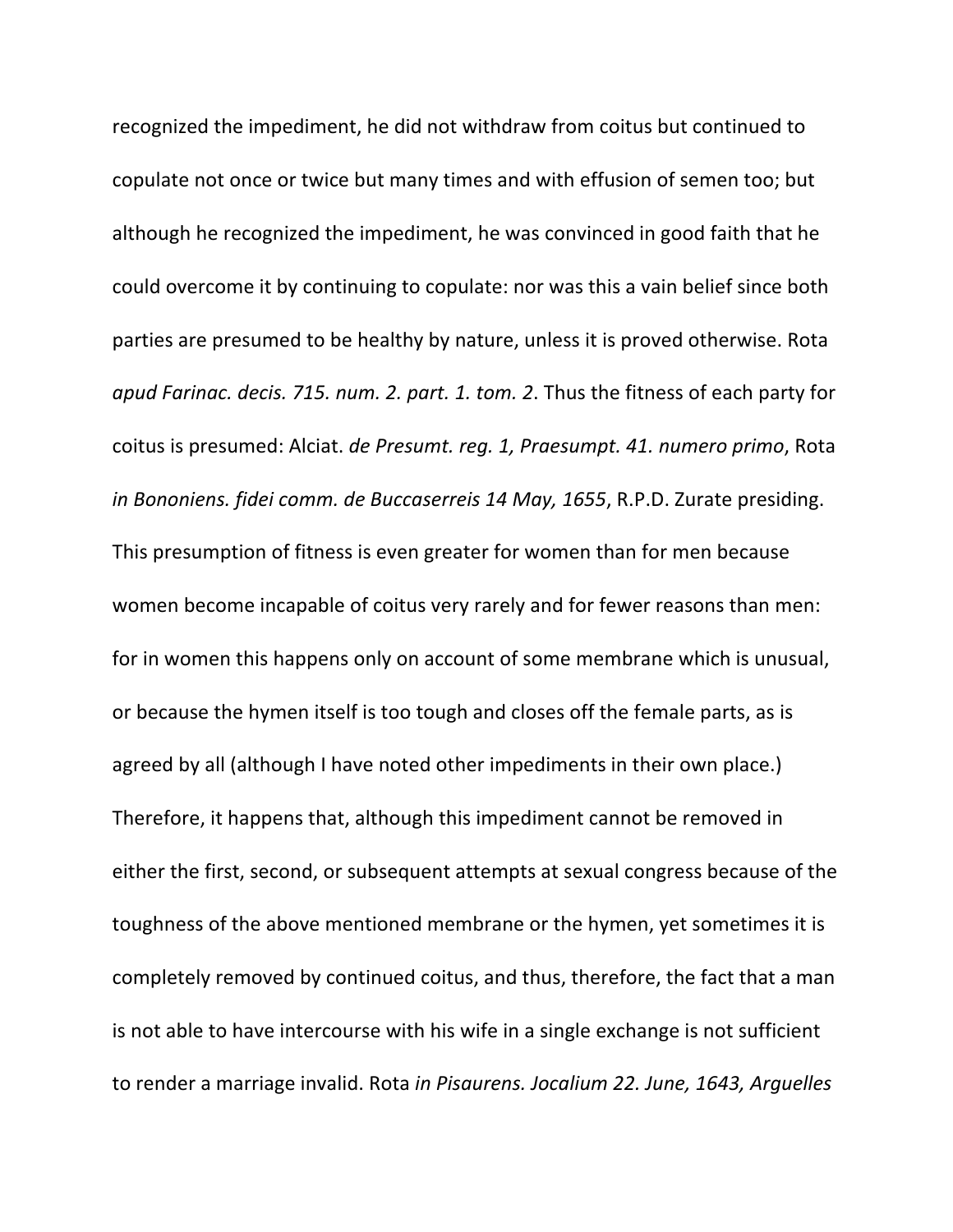*presiding, vers. Nec se excusare potest*. But a suitable time must be awaited, as on that occasion, because the truth must confirmed by evidence, just as much as if there were an impediment on the part of the husband as on the part of the wife. If, therefore, as Thomas Sanchez allows, *lib. 7. de Matrim. disput. 99. sub num. 37*, even when semen has been emitted through coitus of this kind and been attracted by the uterus, the marriage is not said to be consummated, but is rendered invalid, as discussed more extensively below, it must be affirmed much more certainly that the marriage is void and not consummated when semen is emitted only and has not in any way been attracted by the uterus. If, therefore, the marriage has not been consummated in this way, and there is an impediment effectively preventing consummation, by law the husband can urge its invalidity 7. But it is not everywhere accepted whether when a man emits semen without penetration of the uterus because of a recognized impediment, the marriage is thus invalid and that it ought to be broken off, and in our case nothing can be determined for certain because a determination of this kind depends on the possibility or impossibility of the removal of the impediment mentioned previously, and so the goldsmith can by no means press for the dissolution of the marriage before it can be discovered whether the impediment preventing penetration is removable or not.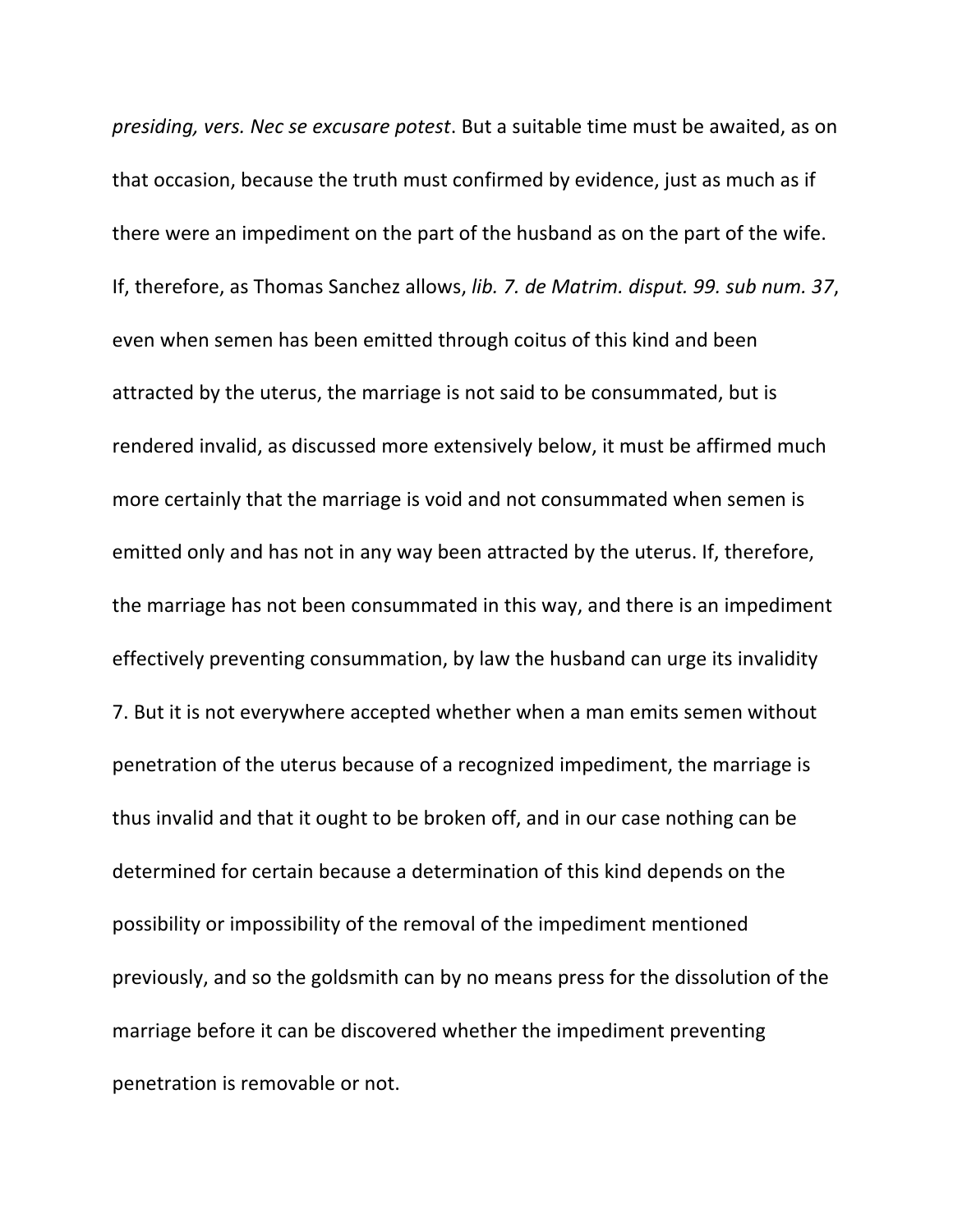8. Much more difficult is a resolution of the third question, and it can be objected on behalf of the goldsmith that not withstanding the reported copulation, not only with semen emitted, received and accepted by the woman's uterus, but even with conception having followed, nevertheless, the marriage could not be said to be consummated, because for the marriage to be valid and be said to be consummated, the ability to inseminate is not sufficient, but requires at the same time the ability to penetrate the uterus: Sanchez *de Matrim. lib. 7. disp. 92. n. 9*. Therefore, when the ability to penetrate the uterus is lacking, the marriage cannot be valid because it has not been consummated. Since, therefore, the goldsmith was prevented from penetrating the uterus, in law he was able to insist on the invalidity of the marriage, notwithstanding the fact that the woman had conceived.

9-10. But to the contrary, whenever spouses are able to attain the preeminent purpose of matrimony, the marriage is seen to be valid and consummated, and indeed the goldsmith did attain the particular end of matrimony, which is the procreation of children, Rota in the previously cited *Pisaur. Jocalium, Arguelles presding, vers. 15 chiefly, and also vers. praeterquam quod* [excepting which]. Therefore, this marriage is valid and it is contrary to all justice to urge its invalidity.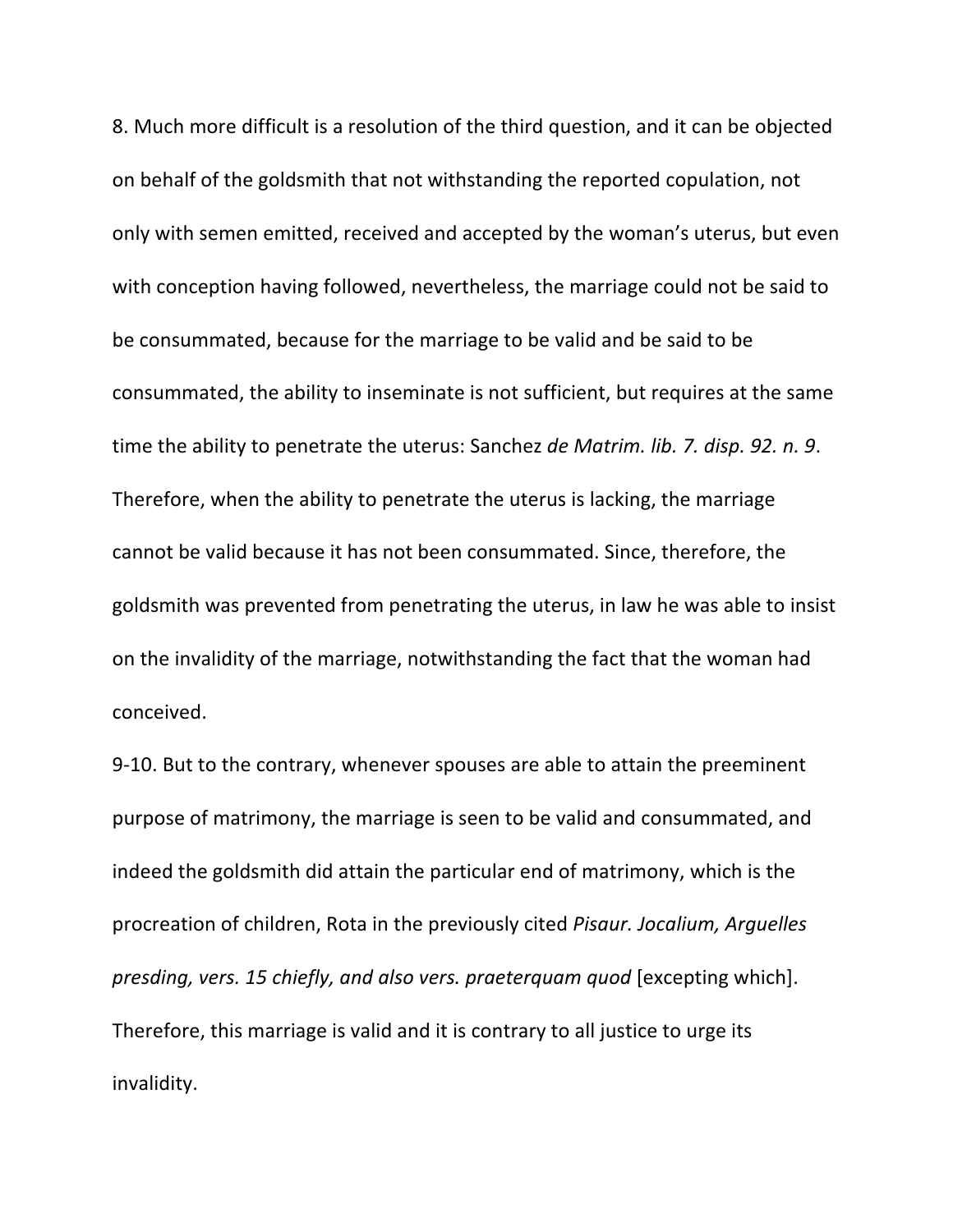11-12. Moreover, the opposing view that the marriage is not valid because the husband did not penetrate the uterus of the woman is easily dismissed on the grounds that the penetration of the uterus is necessary in so far as it is appointed for a higher purpose and is intended to achieve an appropriate emission of semen into the uterus so that the uterus easily attracts and receives the semen from which conception, which is the true and first purpose of matrimony, follows: therefore, if this purpose can be considered to be attained even without penetration the uterus, what reason is there but that the marriage ought to be declared valid and consummated? Yet it is certain that spouses bound in marriage ought to be one flesh, which is the essence of marriage, not through penetration, but by the mingling of semen poured out by both spouses: Sanchez *lib. 1. de Matrim. disp. 21. n. 90. lib 7. disp .92. n. 7.*; whenever, therefore, it is found that the wife has an impediment which prevents penetration by the male member, such as a membrane blocking the passages of the uterus, a membrane which is passable by one or more openings through which the uterus can attract male semen so that it mingles with its own and from which conception may follow (which we know has occurred), it seems that the marriage has been consummated, since a marriage is consummated not through the penetration of the uterus, but by the reception of the male semen accomplished by the uterus.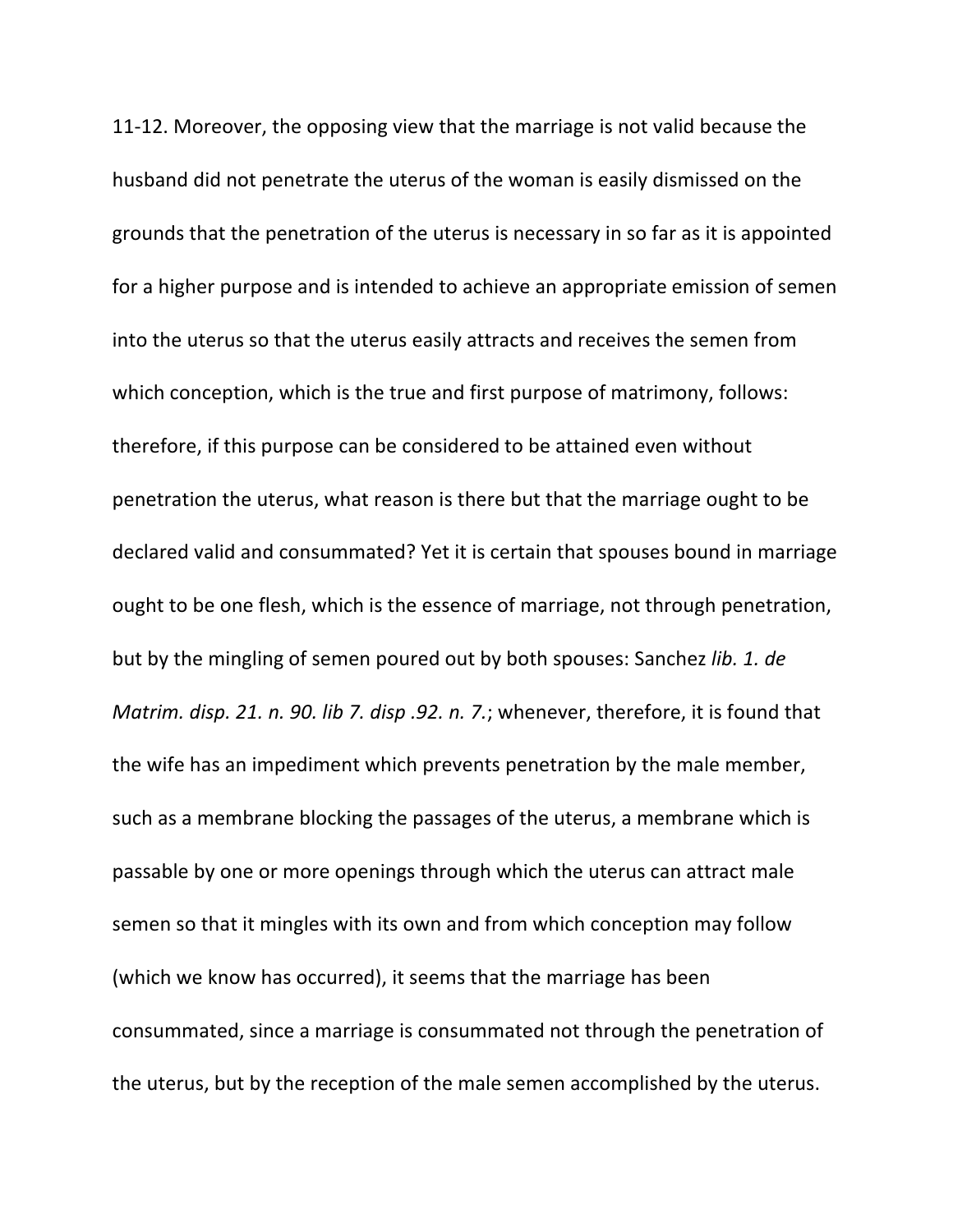13. Nor does what Sanchez said, *eod* [in the same]. *lib. 7. dis. 99. sub n. 37*, argue the contrary, namely that the validity of marriage cannot depend on a rare and accidental occurrence, and thus a marriage cannot be declared valid even if the semen was attracted by the uterus despite an irremovable impediment preventing the husband from penetrating the uterus, because, although for women to have such an impediment may be something infrequent, it is not extraordinary, but happens naturally, as with the existence of a membrane causing an impediment which is made passable by openings though which the male semen may be attracted: thus in this case it seems it ought not to be declared so freely that even from coitus with the reception of male semen within the uterus a marriage ought to be pronounced empty and invalid, as through the reception of semen those joined in the marriage become one flesh and the principal purpose of matrimony is attained by such copulation.

14-15. Nor can an opposing argument, which follows, withstand scrutiny, namely that, if a marriage ought to be said to have been consummated solely by the reception of male semen within the uterus, it follows that not only is a virgin said to have been deflowered, but the marriage is said to have been consummated only from an effusion of male semen close to the mouth of the uterus, given that it is attracted by the uterus, as some say can occur, and as they affirm sometimes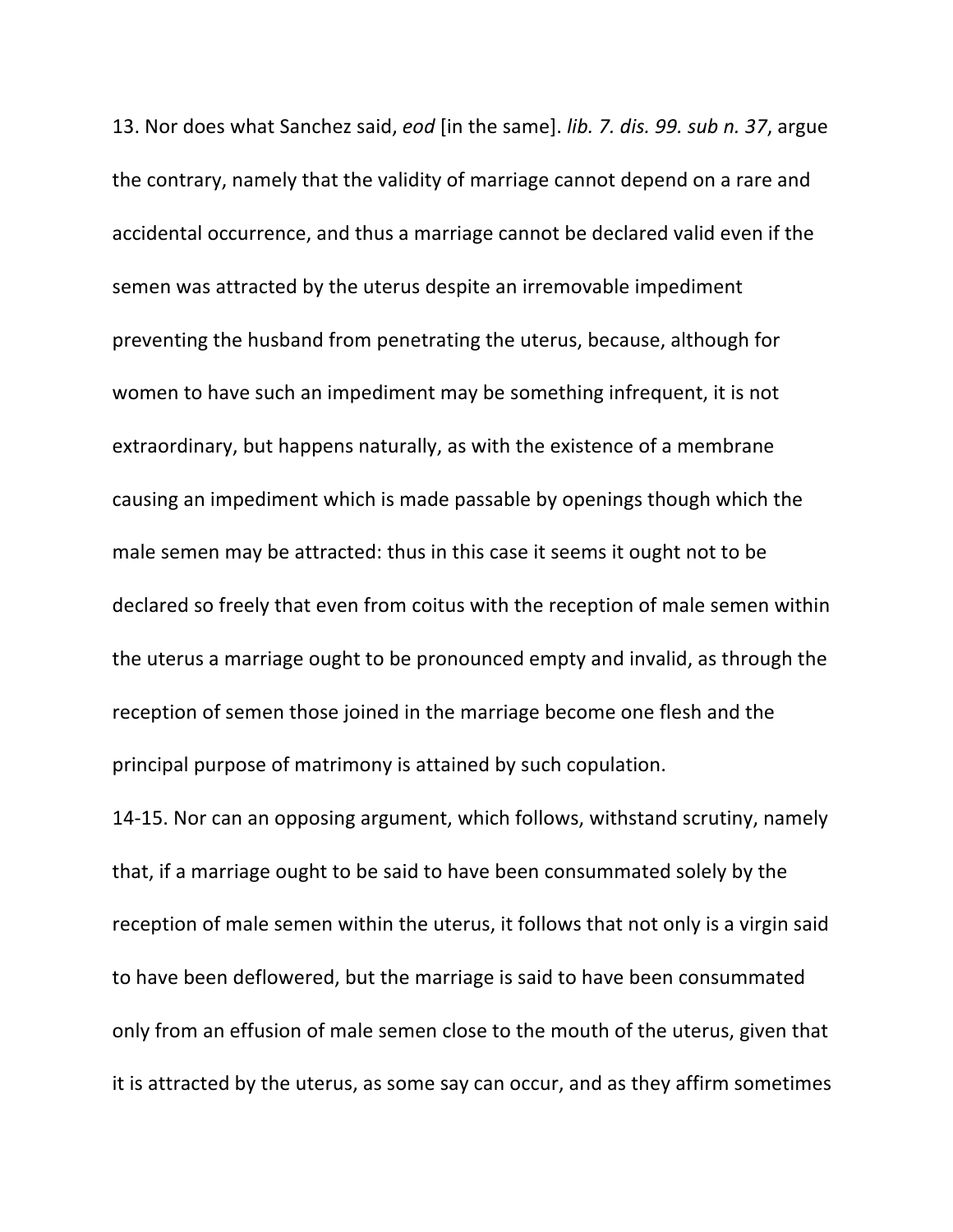happens without any insertion and penetration by the male member; however, it does not appear that this view should be maintained; for in response it is argued that the attraction of male semen by the uterus cannot occur unless the male member has penetrated so far in its emission that the uterus has semen close to itself, even if something has been placed in between, as in our case, and also the semen cannot in anyway be altered by external air, which causes the extremely tenuous spirits of the male semen itself to dissipate and vanish in a moment, more quickly than the spoken word, whence it is false and believed by old women that conception would ever have resulted from an effusion of semen near the mouth the uterus, as I proved *lib. 3. tit. 1 q. 6. n.50* and following.

16. But in any case this ought to be certain, as has been said before elsewhere, that the goldsmith could not lawfully have sought to have his marriage declared invalid unless it was agreed during the required time for this request that the impediment was permanent and irremovable. This could be established with certainty on two accounts through an examination made by surgeons, as was done in the present case, who would declare, once they ascertained the nature of the impediment, that it was not removable, or if it was removable that they would remove it, as they accomplished in the case of this woman, or that this removal could happen at the expected time of giving birth, for at the time of birth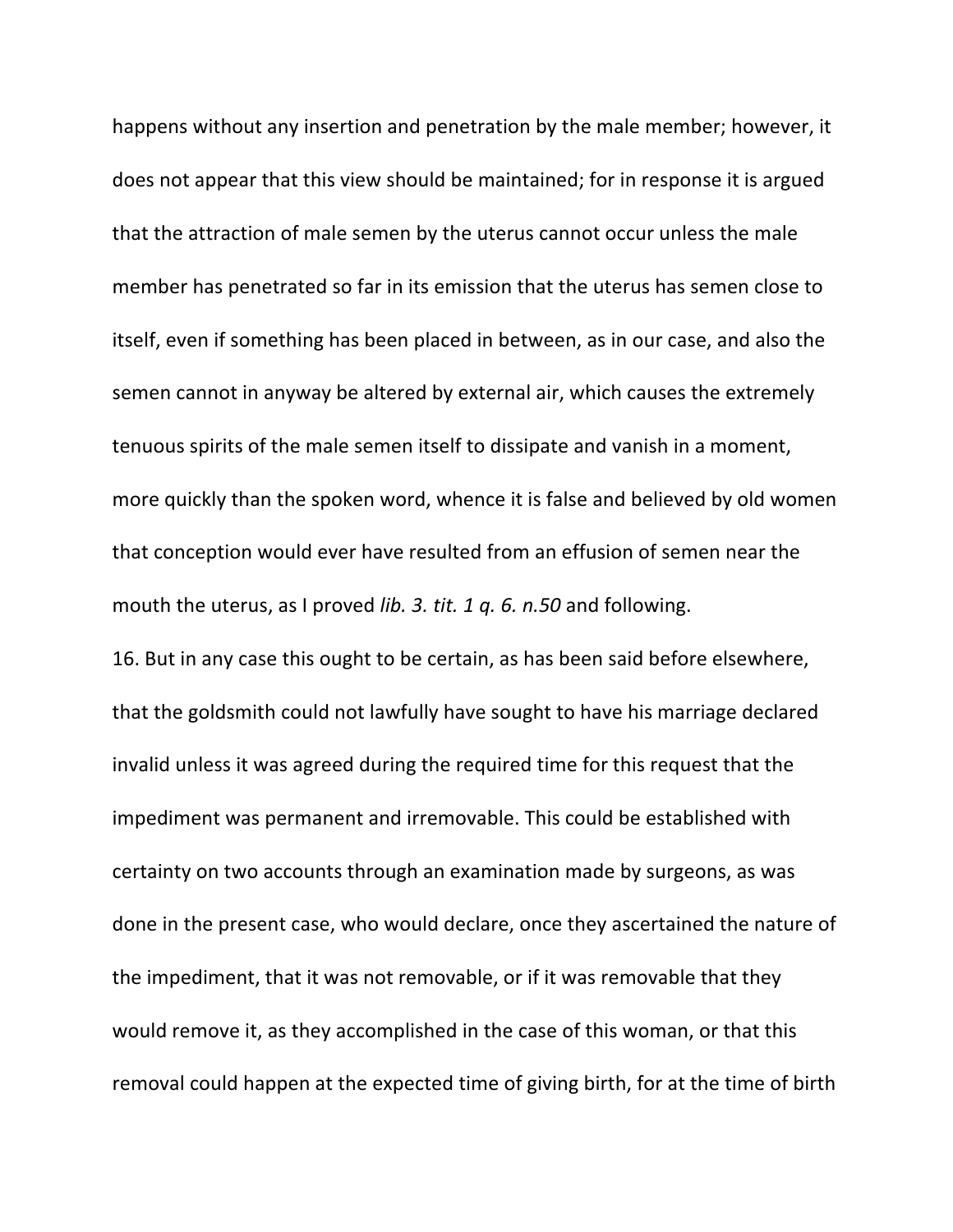either the impediment disappears once the membrane closing off the entrance to the uterus is broken, or the woman dies from childbirth, as we have said elsewhere on the authority of Hippocrates, although in our time, through Caesarian section, a number of women have been saved from death since the foetus, which they were not able to deliver because of the impediment which has been described, was removed by this surgery, as it is agreed by many histories including Francise. *Roussetus in lib. ac Part. Caesar.* and others.

17. Finally, in respect to the last question, it does not seem that a husband can be prevented from pressing for the dissolution of a marriage, because even after a woman undergoes a Caesarian section and recovers her health, her husband does not have free access to coitus because the obstacle of the membrane which prevented access by the male member was not removed by the surgery, and in marital intercourse it is necessary that he have free access to sexual intercourse so that he can freely penetrate the uterus, otherwise he is considered to be deprived of the second purpose of marriage, which is to be a remedy for lust: Sanchez *de Matrimon*. lib. 2. disput. 29. num.14, since he is not able freely to have marital intercourse; therefore, it seems he can lawfully seek the dissolution of the marriage.